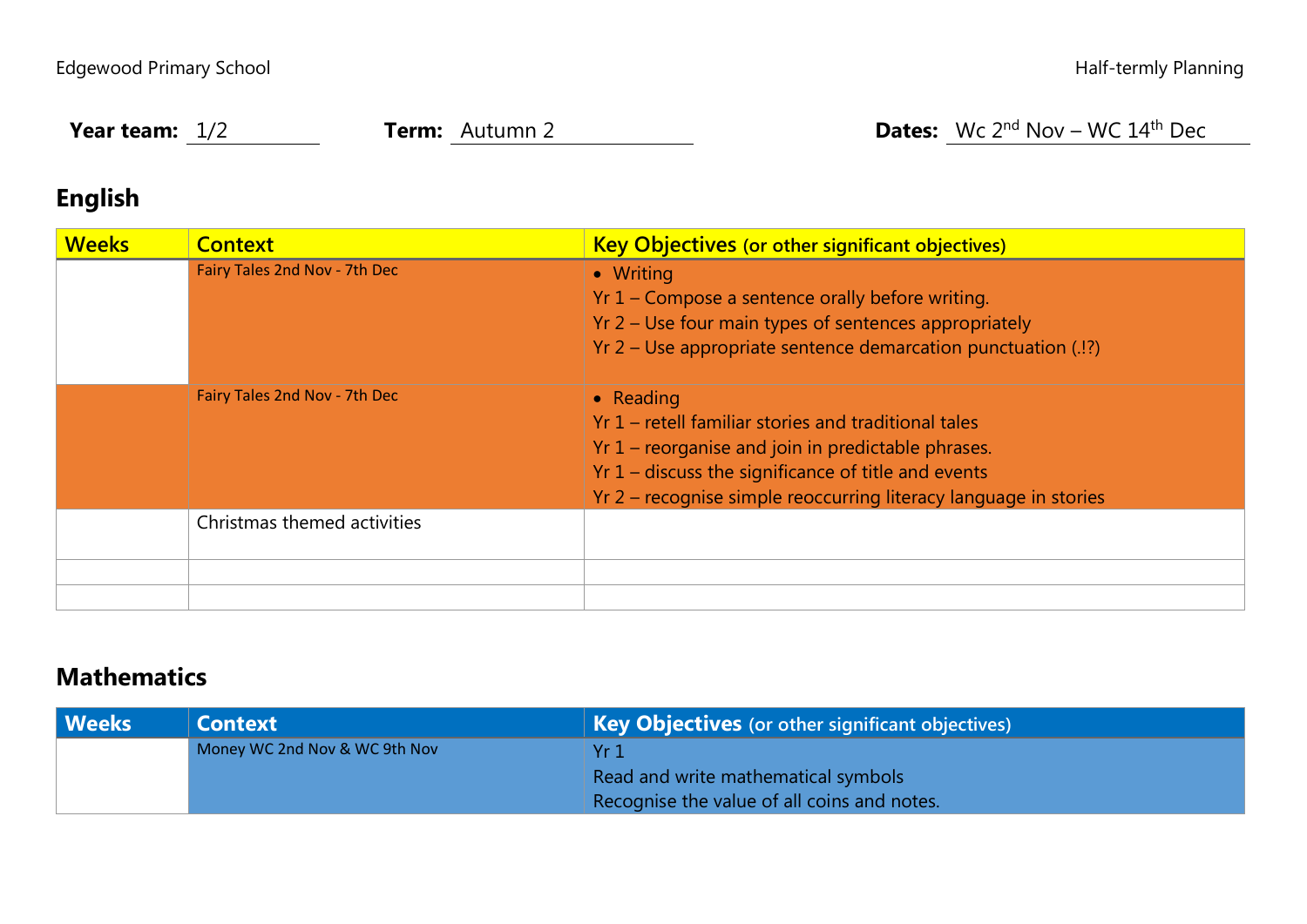Edgewood Primary School and the state of the state of the state of the Half-termly Planning

| <b>Weeks</b> | <b>Context</b>                                                                     | <b>Key Objectives</b> (or other significant objectives)                                                                                                                                 |  |  |  |
|--------------|------------------------------------------------------------------------------------|-----------------------------------------------------------------------------------------------------------------------------------------------------------------------------------------|--|--|--|
|              | Times tables Multiplication WC 16th Nov & 21st Nov<br><b>Fractions WC 30th Nov</b> | Yr <sub>2</sub><br>Count in steps of 2s, 3s and 5s and steps of 10s<br>Know the 2, 5 and 10 times tables including recognising odd and even<br>numbers.<br>Write simple fraction facts. |  |  |  |
|              | Christmas themed activities                                                        |                                                                                                                                                                                         |  |  |  |
|              |                                                                                    |                                                                                                                                                                                         |  |  |  |
|              |                                                                                    |                                                                                                                                                                                         |  |  |  |

|                                | Week 9<br><b>WC 2/11/15</b>                                              | Week 10<br>WC 9/11/15                                                           | Week 11 WC<br>16/11/15 | Week 12 WC<br>23/11/15 | Week 13 WC<br>30/11/15<br><b>Christmas</b><br><b>rehearsals</b> | Week 14 WC<br>7/12/15<br><b>Christmas</b><br>rehearsals | Week 15 WC<br>14/12/15<br><b>Christmas</b><br>performance |
|--------------------------------|--------------------------------------------------------------------------|---------------------------------------------------------------------------------|------------------------|------------------------|-----------------------------------------------------------------|---------------------------------------------------------|-----------------------------------------------------------|
| <b>Science</b>                 |                                                                          |                                                                                 |                        |                        | Farm to fork                                                    |                                                         |                                                           |
| Art & Design                   | Use shapes to<br>create Bonfire and<br>fireworks pictures<br>(1 session) | <b>Famous pictures of</b><br>poppies using<br>different painting<br>techniques. |                        |                        | <b>Christmas themed</b><br>activities                           |                                                         |                                                           |
| <b>Computing</b><br>JM to plan |                                                                          |                                                                                 |                        |                        |                                                                 |                                                         |                                                           |